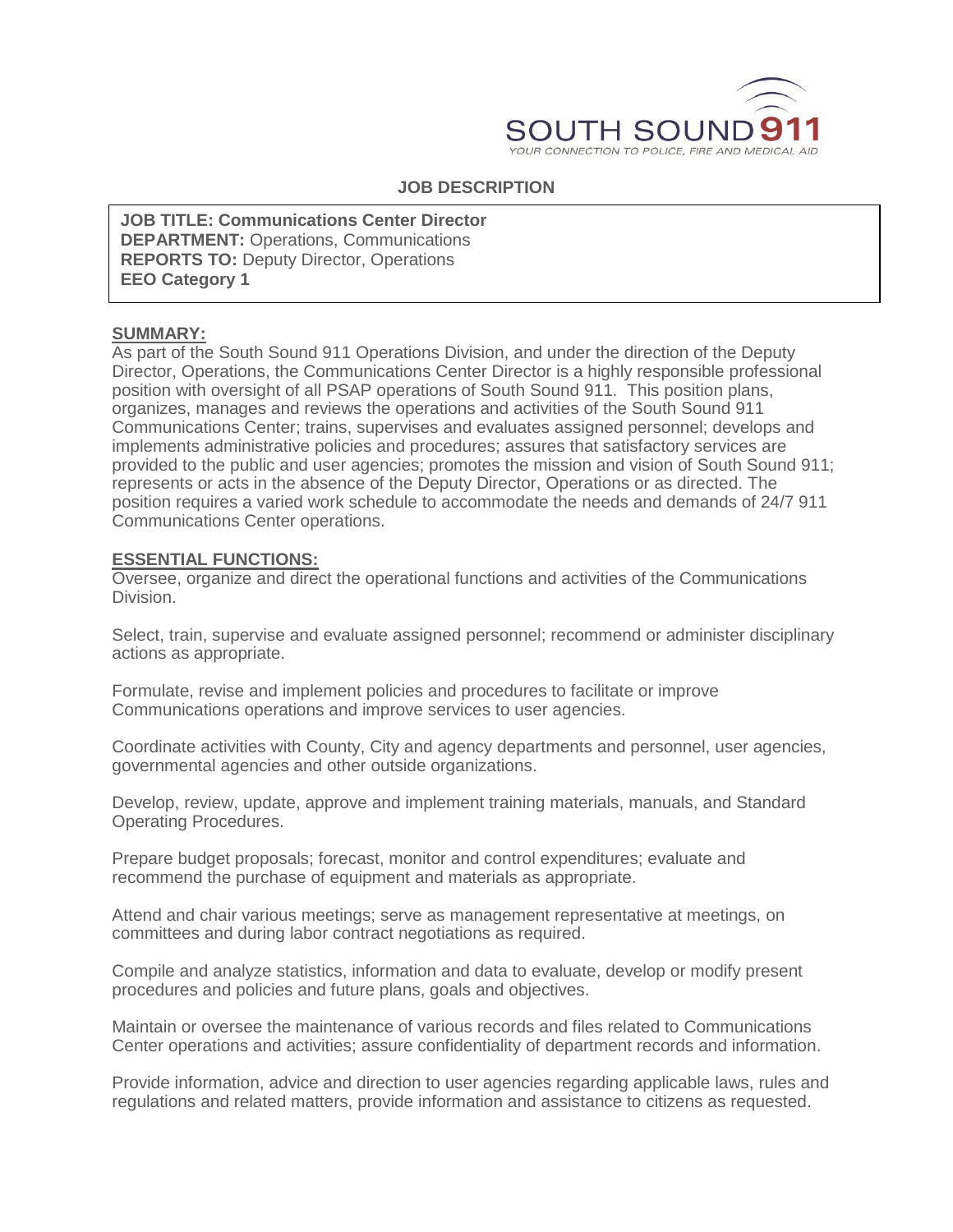Compile information and prepare reports concerning Communications activities as required; review reports prepared by other personnel.

Monitor Communications operations to assure compliance with applicable federal, State and local laws, rules and regulations, policy and standard operating procedures.

# **QUALIFICATIONS:**

Graduation from an accredited four-year college or university with emphasis in business, public administration or a related field and five years of progressively responsible management experience in an emergency communications center. Prior administrative management experience in a consolidated 911 dispatch agency is highly desired.

# **REQUIRED KNOWLEDGE AND EXPECTATIONS:**

Knowledge of protocols, practices and techniques of public safety communications. Knowledge of call receiving and dispatching techniques, practices and procedures.

Knowledge of police, fire, and EMS dispatching practices and techniques.

Have a working knowledge of public disclosure laws.

Knowledge of principles and practices of public administration, supervision and training. Maintain current understanding of applicable financial and budget laws, codes, regulations, policies and procedures.

Work confidentially and with discretion, and maintain a professional demeanor while resolving emotional issues with personnel at all levels of the organization.

Ability to flex work schedule to various days of the week and times of day, to accommodate the needs and demands of 24/7 911 Communications Center operations.

Fluent use of the English language

Understand and follow written and verbal instructions.

Understand and interpret complex rules and procedures.

Read, interpret, explain, apply and follow applicable laws, ordinances, codes, regulations, policies and procedures.

Work appropriately with confidential material and information.

Work with speed and accuracy.

Proficient with standard suite of Microsoft Office software and database applications, fax machine, and phone system.

Exercise a high degree of independent judgment in problem solving and decision-making. Organize work with many interruptions and multiple tasks to meet schedules and timelines. Communicate efficiently and effectively both orally and in writing using tact, patience and courtesy.

Maintain cooperative and effective working relationships with others.

Analyze situations quickly and adopt an effective course of action.

Be reliable, dependable and report for work on a consistent basis.

Follow safety rules and regulations.

# **PHYSICAL REQUIREMENTS:**

The physical demands described here are representative of those that must be met by an employee to successfully perform the essential functions of this job. Reasonable accommodations may be made to enable individuals with disabilities to perform the essential functions.

While performing the duties of this job, the employee is regularly required to sit at a computer terminal, frequent walking both indoors and out; use hands to finger, handle, or feel and talk or hear. The employee is frequently required to reach with hands and arms. The employee is occasionally required to stand, stoop, or kneel. The employee must occasionally lift and/or move